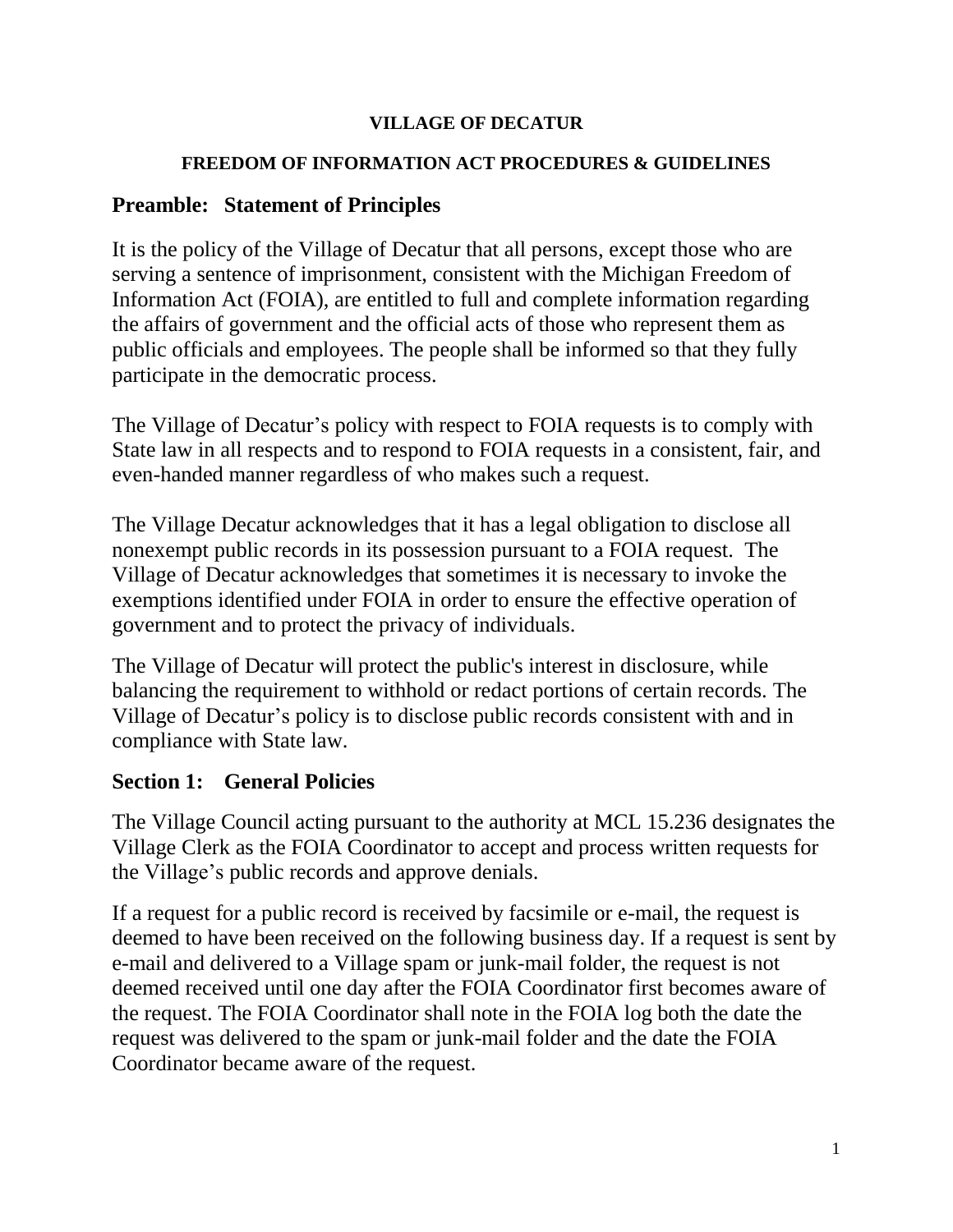The FOIA Coordinator shall review Village spam and junk-mail folders on a regular basis, which shall be no less than once a month. The FOIA Coordinator shall work with Village Information Technology staff to develop administrative rules for handling spam and junk-mail so as to protect Village systems from computer attacks which may be imbedded in an electronic FOIA request.

The FOIA Coordinator may, in his or her discretion, implement administrative rules, consistent with State law and these Procedures and Guidelines to administer the acceptance and processing of FOIA requests.

The Village is not obligated to create a new public record or make a compilation or summary of information which does not already exist. Neither the FOIA Coordinator nor other Village staff are obligated to provide answers to questions contained in requests for public records or regarding the content of the records themselves.

The FOIA Coordinator shall keep a copy of all written requests for public records received by the Village on file for a period of at least one year.

## **Section 2: Requesting a Public Record**

A person requesting to inspect or obtain copies of public records prepared, owned, used, possessed or retained by Village of Decatur must do so in writing. The request must sufficiently describe a public record so as to enable Village personnel to identify and find the requested public record.

No specific form to submit a request for a public record is required. However the FOIA Coordinator may make available a FOIA Request Form for use by the public.

Written requests for public records may be submitted in person or by mail to any Village office. Requests may also be submitted electronically by facsimile and email. Upon their receipt, requests for public records shall be promptly forwarded to the FOIA Coordinator for processing.

A person may request that public records be provided on non-paper physical media, electronically mailed or other otherwise provided to him or her in lieu of paper copies. The Village will comply with the request only if it possesses the necessary technological capability to provide records in the requested non-paper physical media format.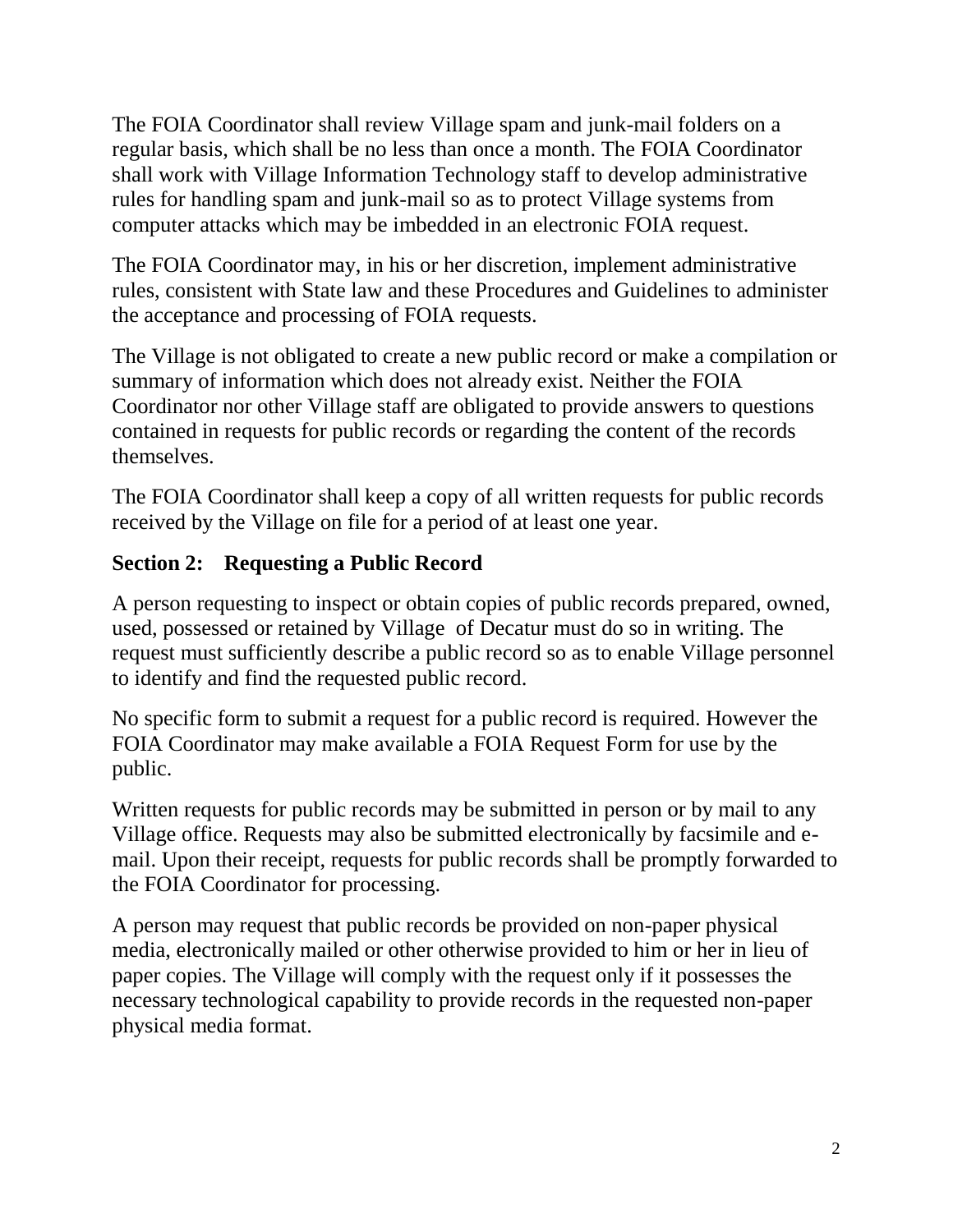A person may subscribe to future issues of public records that are created, issued or disseminated by the Village of Decatur on a regular basis. A subscription is valid for up to 6 months and may be renewed by the subscriber.

A person who makes a verbal, non-written request for information believed to be available on the Village's website, where practicable and to the best ability of the employee receiving the request, shall be informed of the pertinent website address.

A person serving a sentence of imprisonment in a local, state or federal correctional facility is not entitled to submit a request for a public record. The FOIA Coordinator will deny all such requests.

## **Section 3: Processing a Request**

Unless otherwise agreed to in writing by the person making the request, within 5 business days of receipt of a FOIA request the Village will issue a response. If a request is received by facsimile, e-mail or other electronic transmission, the request is deemed to have been received on the following business day. The Village will respond to the request in one of the following ways:

- Grant the request.
- Issue a written notice denying the request.
- Grant the request in part and issue a written notice denying in part the request.
- Issue a notice indicating that due to the nature of the request the Village needs an additional 10 business days to respond. Only one such extension is permitted.
- Issue a written notice indicating that the public record requested is available at no charge on the Village's website.

If the request is granted, or granted in part, the FOIA Coordinator will require that payment be made in full for the allowable fees associated with responding to the request before the public record is made available. The FOIA Coordinator shall provide a detailed itemization of the allowable costs incurred to process the request to the person making the request. A copy of these Procedures and Guidelines shall be provided to the requestor with the response to a written request for public records, provided however, that if these Procedures and Guidelines, and its Written Public Summary are maintained on the Village's website, then a website link to those documents may be provided in lieu of providing paper copies.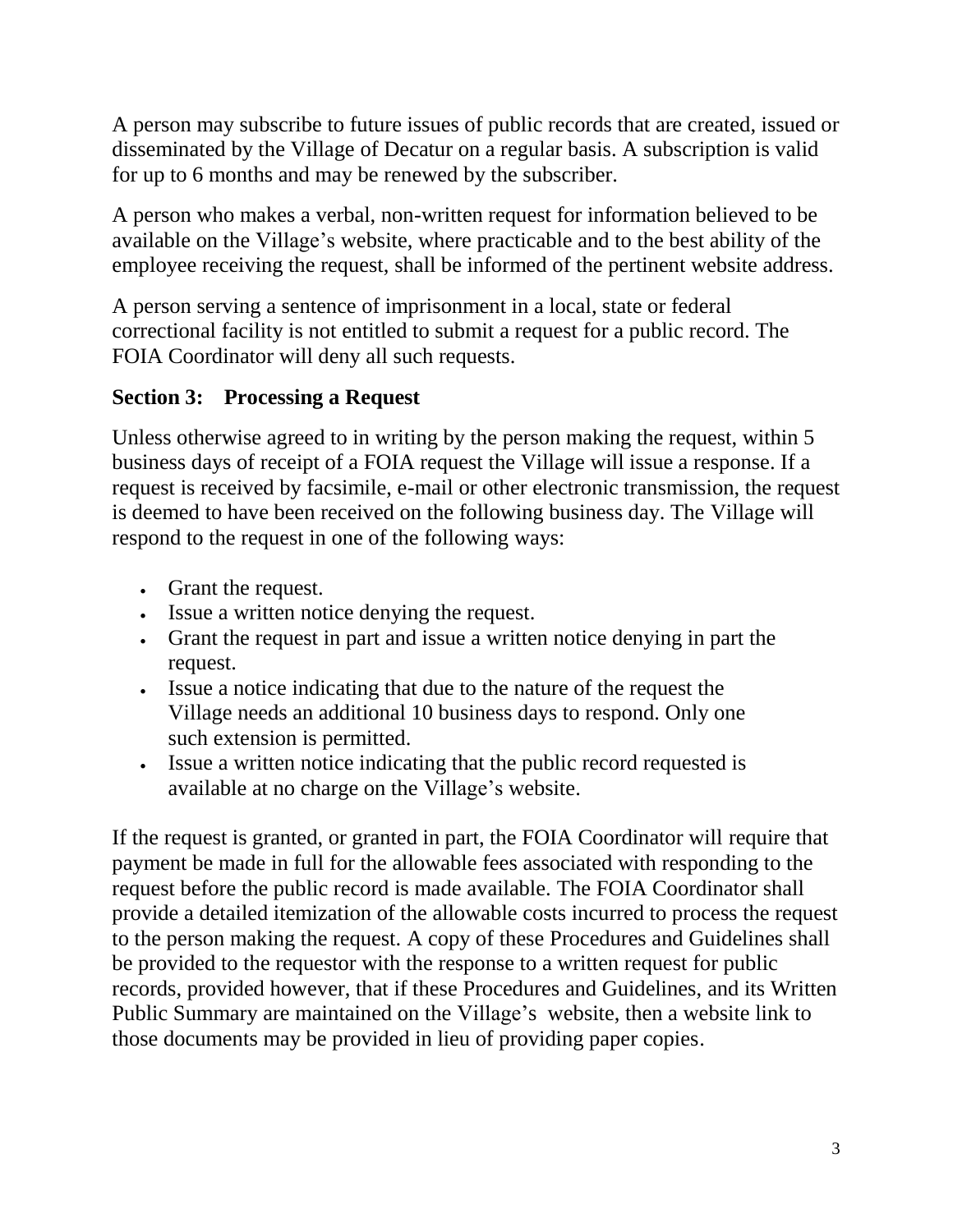If the cost of processing a FOIA request is \$50 or less, the requester will be notified of the amount due and where the documents can be obtained.

If based on a good faith calculation by the Village, the cost of processing a FOIA request is expected to exceed \$50, or if the requestor has not fully paid for a previously granted request, the Village will require a good-faith deposit before processing the request. In making the request for a good-faith deposit the FOIA Coordinator shall provide the requestor with a detailed itemization of the allowable costs estimated to be incurred by the Village to process the request and also provide a best efforts estimate of a time frame it will take the Village to provide the records to the requestor. The best efforts estimate shall be nonbinding on the Village, but will be made in good faith and will strive to be reasonably accurate, given the nature of the request in the particular instance, so as to provide the requested records in a manner based on the public policy expressed by Section 1 of the FOIA.

If the request is denied or denied in part, the FOIA Coordinator will issue a Notice of Denial which shall provide in the applicable circumstance:

- An explanation as to why a requested public record is exempt from disclosure; or
- A certificate that the requested record does not exist under the name or description provided by the requestor, or another name reasonably known by the Village; or
- An explanation or description of the public record or information within a public record that is separated or deleted from the public record; and
- An explanation of the person's right to submit an appeal of the denial to either the office of the President or seek judicial review in the Van Buren County Circuit Court; and
- An explanation of the right to receive attorneys' fees, costs, and disbursements as well actual or compensatory damages, and punitive damages of \$1,000, should they prevail in Circuit Court.
- The Notice of Denial shall be signed by the FOIA Coordinator.

If a request does not sufficiently describe a public record, the FOIA Coordinator may, in lieu of issuing a Notice of Denial indicating that the request is deficient, seek clarification or amendment of the request by the person making the request. Any clarification or amendment will be considered a new request subject to the timelines described in this Section.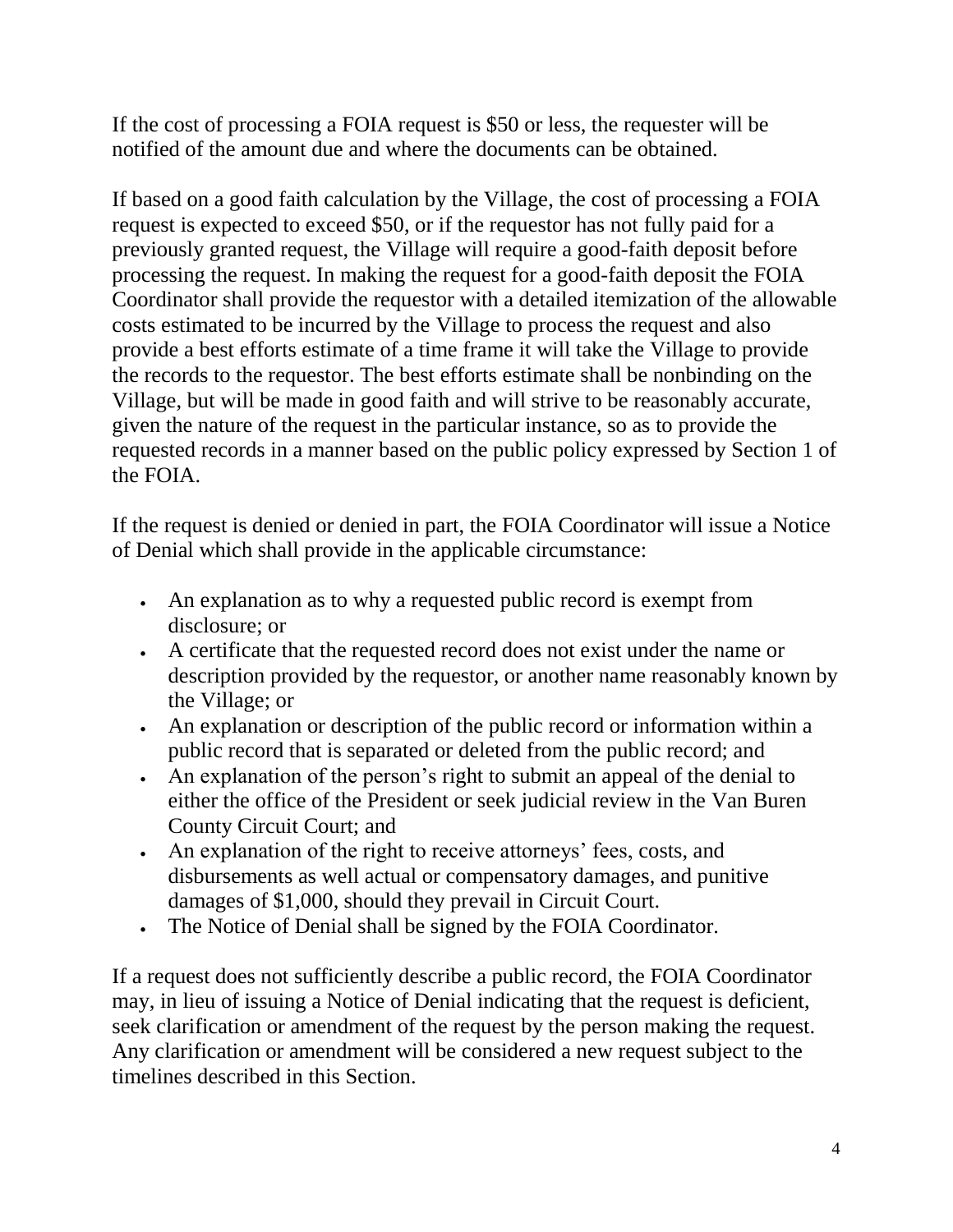The Village shall provide reasonable facilities and opportunities for persons to examine and inspect public records during normal business hours. The FOIA Coordinator is authorized to promulgate rules regulating the manner in which records may be viewed so as to protect Village records from loss, alteration, mutilation or destruction and to prevent excessive interference with normal Village operations.

The FOIA Coordinator shall, upon written request, furnish a certified copy of a public record at no additional cost to the person requesting the public record.

## **Section 4: Fee Deposits**

If the fee estimate is expected to exceed \$50.00 based on a good-faith calculation by the City, the requestor will be asked to provide a deposit not exceeding on-half of the total estimated fee.

If a request for public records is from a person who has not fully paid the Village for copies of public records made in fulfillment of a previously granted written request, the FOIA Coordinator will require a deposit of 100% of the estimated processing fee before beginning to search for a public record for any subsequent written request by that person when all of the following conditions exist:

- the final fee for the prior written request is not more than 105% of the estimated fee;
- the public records made available contained the information sought in the prior written request and remain in the Village's possession;
- the public records were made available to the individual, subject to payment, within the time frame estimated by the Village to provide the records;
- 90 days have passed since the FOIA Coordinator notified the individual in writing that the public records were available for pickup or mailing;
- the individual is unable to show proof of prior payment to the Village; and
- the FOIA Coordinator has calculated a detailed itemization that is the basis for the current written request's increased estimated fee deposit.

The FOIA Coordinator will not require an increased estimated fee deposit if any of the following apply:

the person making the request is able to show proof of prior payment in full to the Village;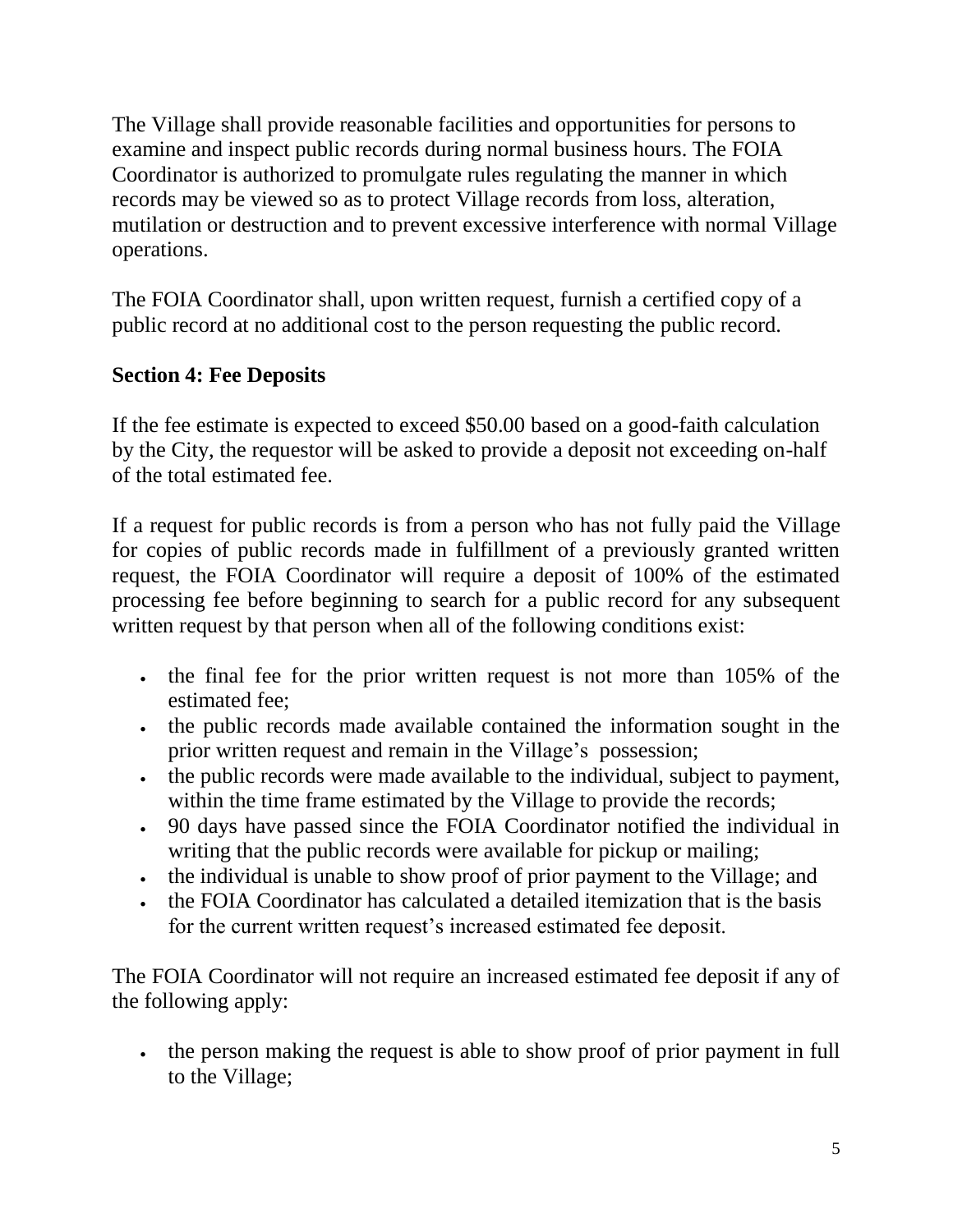- If the Village is subsequently paid in full for the applicable prior written request; or
- 365 days have passed since the person made the request for which full payment was not remitted to the Village.

# **Section 5: Calculation of Fees**

A fee will not be charged for the cost of search, examination, review and the deletion and separation of exempt from nonexempt information unless failure to charge a fee would result in unreasonably high costs to the Village because of the nature of the request in the particular instance, and the Village specifically identifies the nature of the unreasonably high costs.

The following factors shall be used to determine an unreasonably high cost to the Village:

- The particular request incurs costs greater than incurred from the typical or usual request received by the Village.
- Volume of the public record requested
- Amount of time spent to search for, examine, review and separate exempt from non-exempt information in the record requested.
- Whether public records from more than one Village department or various Village offices is necessary to respond to the request.
- The available staffing to respond to the request.
- Any other similar factors identified by the FOIA Coordinator in responding to the particular request.

The Village may charge for the following costs associated with processing a FOIA request:

- Labor costs directly associated with searching for, locating and examining a requested public record.
- Labor costs associated with a review of a record to separate and delete information exempt from disclosure of information which is disclosed.
- The actual cost of computer discs, computer tapes or other digital or similar media.
- The cost of duplication of publication, not including labor, of paper copies of public records.
- The cost of labor associated with duplication or publication, including making paper copies, making digital copies or transferring digital public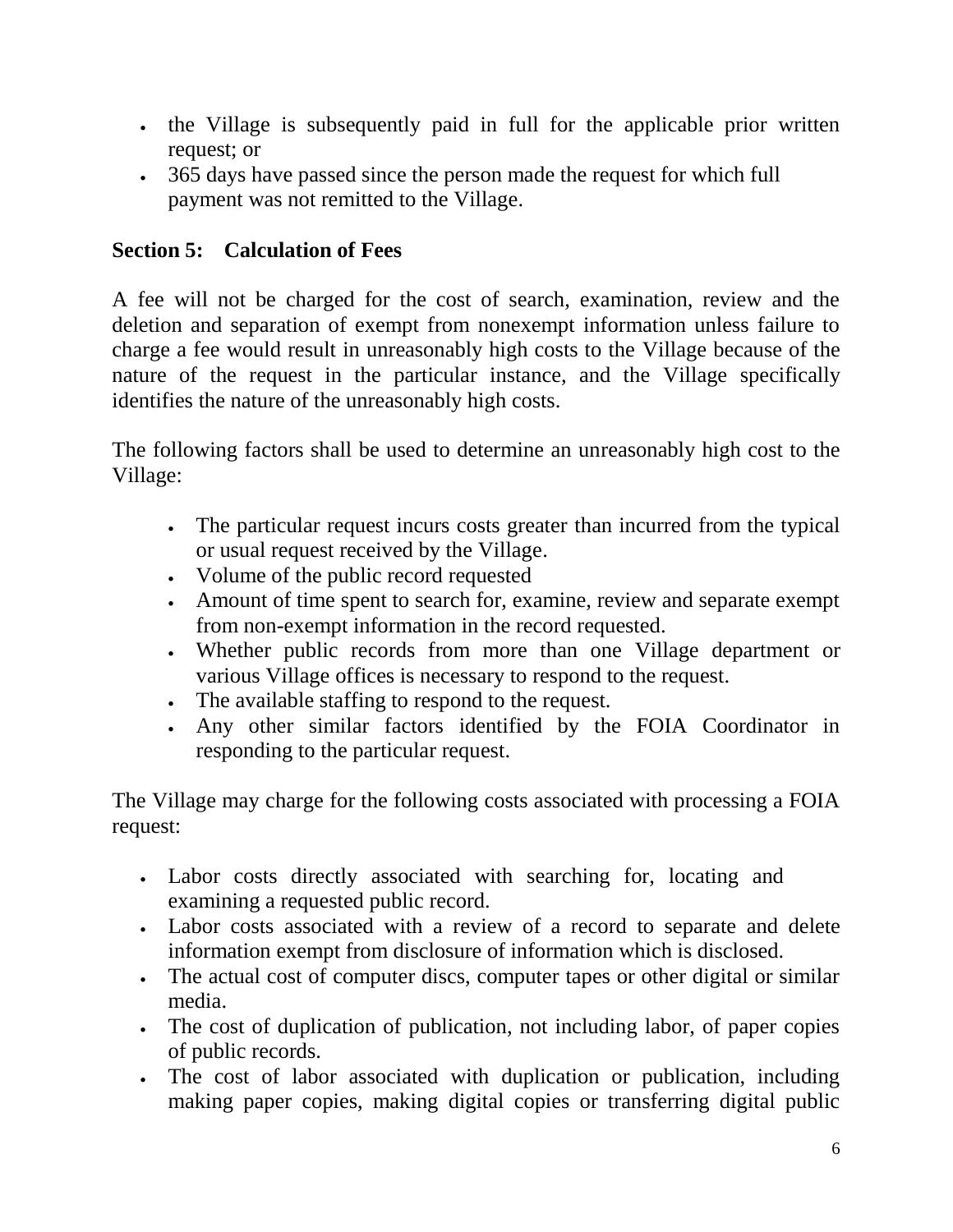records to non-paper physical media or through the Internet or other electronic means.

The actual cost of mailing or sending a public record.

Labor costs will be calculated based on the following requirements:

- All labor costs will be estimated and charged in 15 minute increments with all partial time increments rounded down<sup>\*</sup>.
- Labor costs will be charged at the hourly wage of the lowest-paid Village employee capable of doing the work in the specific fee category, regardless of who actually performs work.
- Labor costs will also include a charge to cover or partially cover the cost of fringe benefits. The Village may add up to 50% to the applicable labor charge amount to cover or partially cover the cost of fringe benefits, but in no case may it exceed the actual cost of fringe benefits.
- Overtime wages will not be included in labor costs until agreed to by the requestor; overtime costs will not be used to calculate the fringe benefit cost.

The cost to provide records on non-paper physical media when so requested will be based on the following requirements:

- Computer disks, computer tapes or other digital or similar media will be at the actual and most reasonably economical cost for the non-paper media.
- This cost will only be assessed if the Village has the technological capability necessary to provide the public record in the requested non-paper physical media format.
- In order to ensure the integrity and security of the Village's technological infrastructure, the Village will procure any requested non-paper media and will not accept non-paper media from the requestor

The cost to provide paper copies of records will be based on the following requirements:

- Paper copies of public records made on standard letter  $(8 \frac{1}{2} \times 11)$  or legal  $(8 \times 11)$  $\frac{1}{2}$  x 14) sized paper will not exceed \$.10 per sheet of paper. Copies for nonstandard sized sheets of paper will reflect the actual cost of reproduction.
- The Village may provide records using double-sided printing, if cost-saving and available.

 $\overline{a}$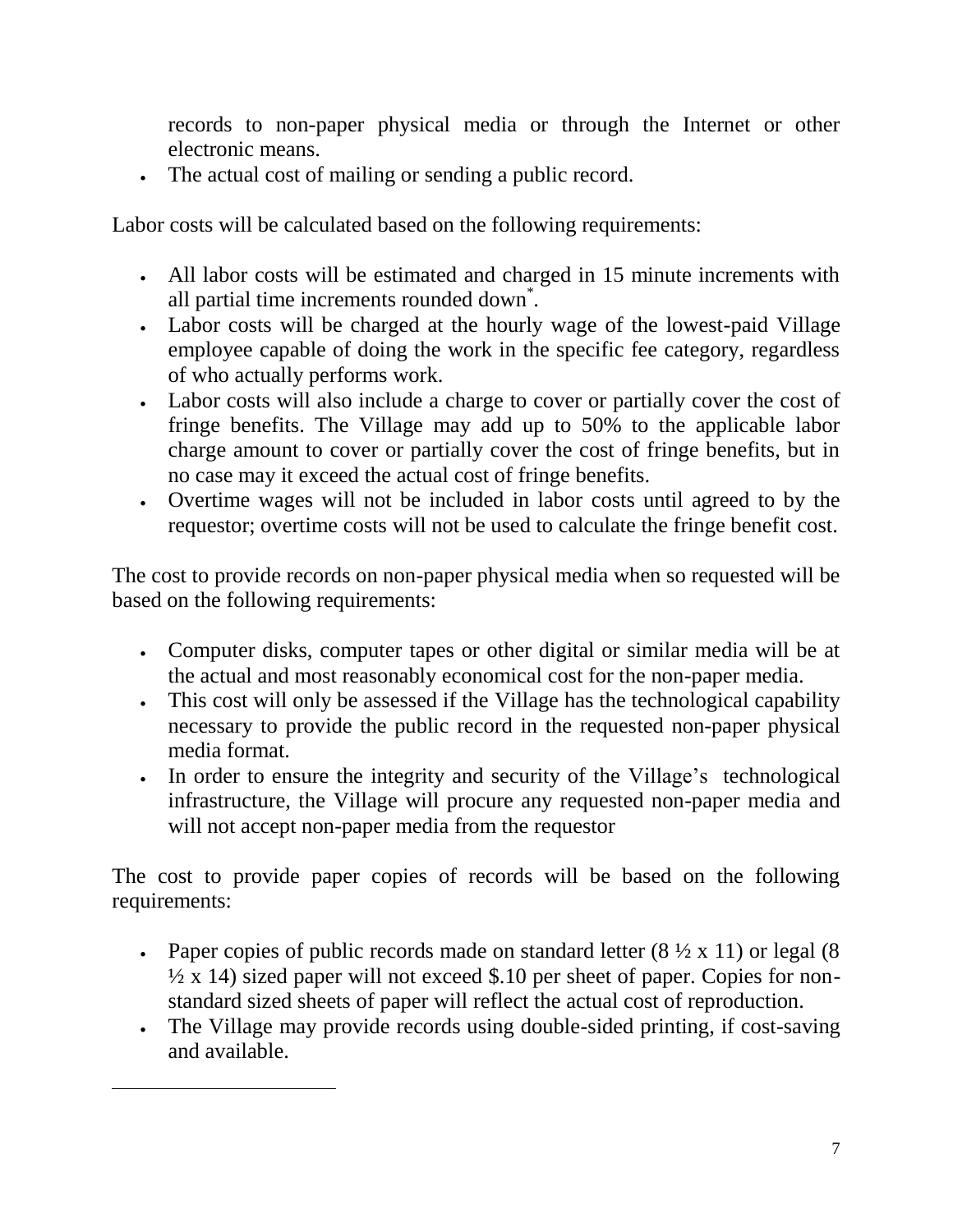The cost to mail records to a requestor will be based on the following requirements:

- The actual cost to mail public records using a reasonably economical and justified means.
- The Village may charge for the least expensive form of postal delivery confirmation.
- No cost will be made for expedited shipping or insurance unless requested.

If the FOIA Coordinator does not respond to a written request in a timely manner, the following shall be required:

- Reduce the labor costs by 5% for each day the Village exceeds the time permitted under FOIA up to a 50% maximum reduction, if any of the following applies:
	- The late response was willful and intentional.
	- $\blacksquare$  The written request, within the first 250 words of the body of a letter facsimile, e-mail or e-mail attachment conveyed a request for information
	- The written request included the words, characters, or abbreviations for "freedom of information", "information", "FOIA", "copy" or a recognizable misspelling of such, or legal code reference to MCL 15. 231 et seq or 1976 Public Act 442 on the front of an envelope or in the subject line of an e-mail, letter or facsimile cover page.
- Fully note the charge reduction in the Detailed Itemization of Costs Form

## **Section 6: Waiver of Fees**

The cost of the search for and copying of a public record may be waived or reduced if in the sole judgment of the FOIA Coordinator a waiver or reduced fee is in the public interest because such can be considered as primarily benefitting the general public.

The FOIA Coordinator will waive the first \$20.00 of the processing fee for a request if the person requesting a public record submits an affidavit stating that they are:

indigent and receiving specific public assistance; or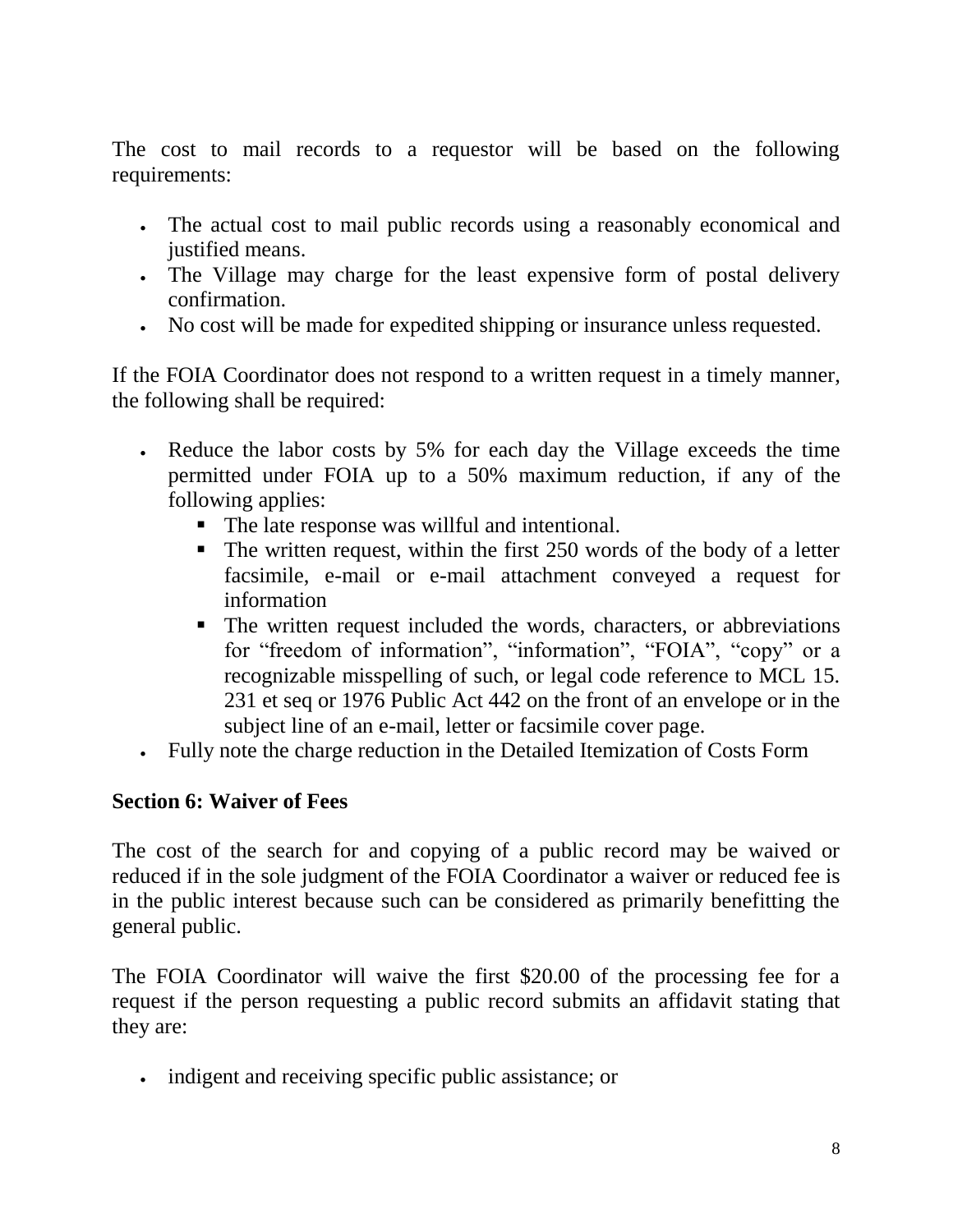if not receiving public assistance stating facts demonstrating an inability to pay because of indigency.

An individual is not eligible to receive the waiver if:

- the requestor has previously received discounted copies of public records from the Village twice† during the calendar year; or
- the requestor requests information in connection with other persons who are offering or providing payment to make the request.

An affidavit is sworn statement. The FOIA Coordinator may make a Fee Waiver Affidavit Form available for use by the public.

A nonprofit organization designated to by the State to carry out activities under subtitle C of the Developmental Disabilities Assistance and Bill of Rights Act of 200 and the Protection and Advocacy for Individuals with Mental Illness Act, or their successors, if the request meets all of the following requirements:

- is made directly on behalf of the organization or its clients;
- is made for a reason wholly consistent with the mission and provisions of those laws under Section 931 of the Mental Health Code, MCL 330.1931;
- is accompanied by documentation of its designation by the State.

## **Section 7: Appeal of a Denial of a Public Record**

When a requestor believes that all or a portion of a public record has not been disclosed or has been improperly exempted from disclosure, he or she may file an appeal of the denial with the Office of the President. The appeal must be in writing, specifically state the word "appeal" and identify the reason or reasons the requestor is seeking a reversal of the denial.

Within 10 business days of receiving the appeal the President will respond in writing by:

• reversing the disclosure denial;

 $\overline{a}$ 

upholding the disclosure denial; or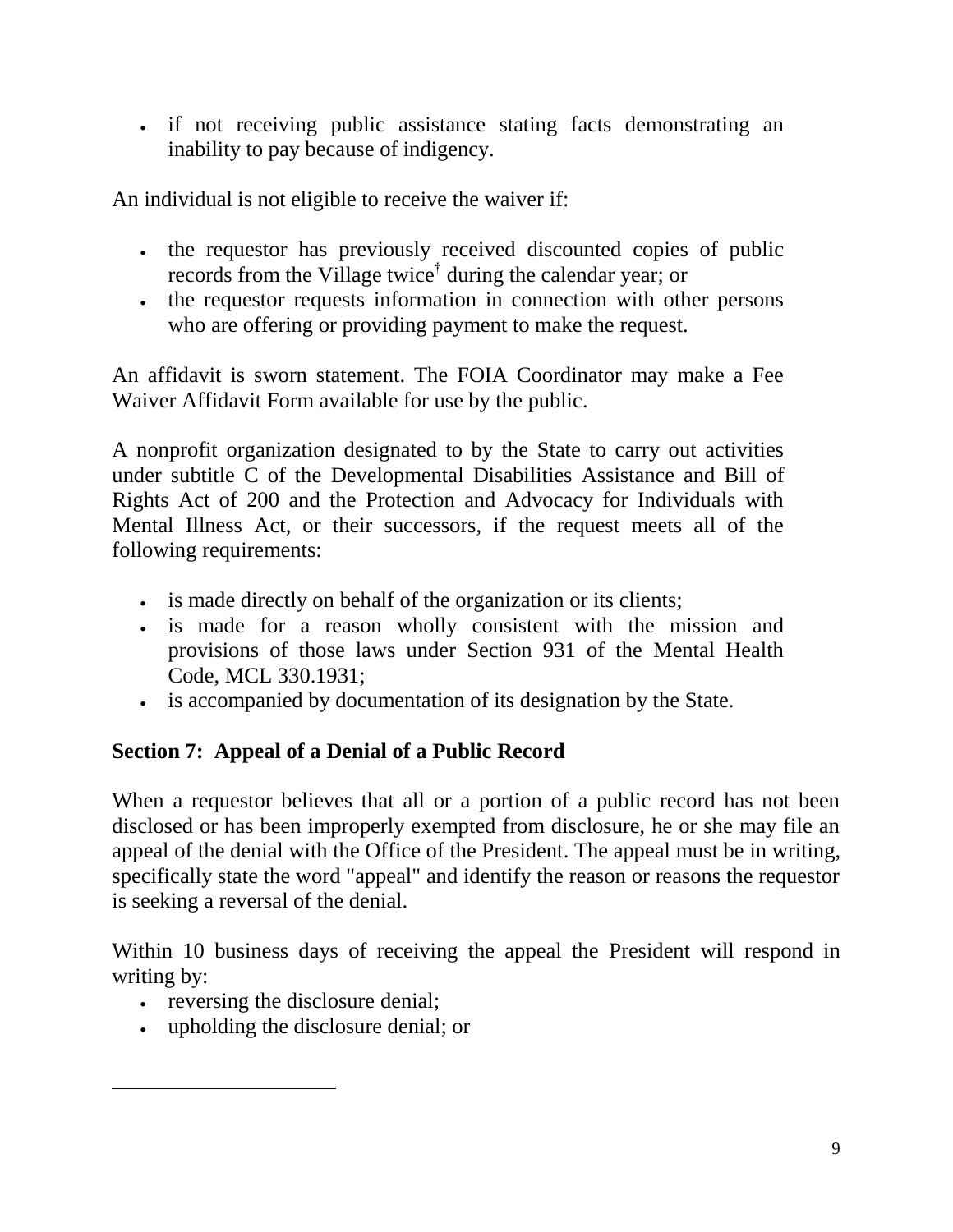- reverse the disclosure denial in part and uphold the disclosure denial in part.
- Under unusual circumstances, such as the need to examine or review a voluminous amount of separate and distinct public records or the need to collect the requested records from numerous facilities located apart from the office receiving or processing the request, the President may issue not more than 1 notice of extension for not more than 10 business days to respond to the appeal

Whether or not a requestor submitted an appeal of a denial to the President, he or she may file a civil action in Van Buren County Circuit Court within 180 days after the Village's final determination to deny the request.

If the court determines that the public record is not exempt from disclosure, the court will award the appellant reasonable attorneys' fees, cost and disbursements. If the court determines that the appellant prevails only in part, the court in its discretion may award all or an appropriate portion of reasonable attorneys' fees, costs and disbursements.

If the court determines that the Village arbitrarily and capriciously violated the FOIA by refusing or delaying the disclosure of copies of a public record, it shall award the appellant punitive damages in the amount of \$1,000. Court shall also order that the public body pay a civil fine of \$1000 to the general fund of the State treasury.

# **Section 8: Appeal of an Excessive FOIA Processing Fee‡**

If a requestor believes that the fee charged by the Village to process a FOIA request exceeds the amount permitted by state law, he or she must first submit a written appeal for a fee reduction to the Office of the President. The appeal must be in writing, specifically state the word "appeal" and identify how the required fee exceeds the amount permitted.

Within 10 business days after receiving the appeal, the President will respond in writing by:

waive the fee;

 $\overline{a}$ 

• reduce the fee and issue a written determination indicating the specific basis that supports the remaining fee, accompanied by a certification by the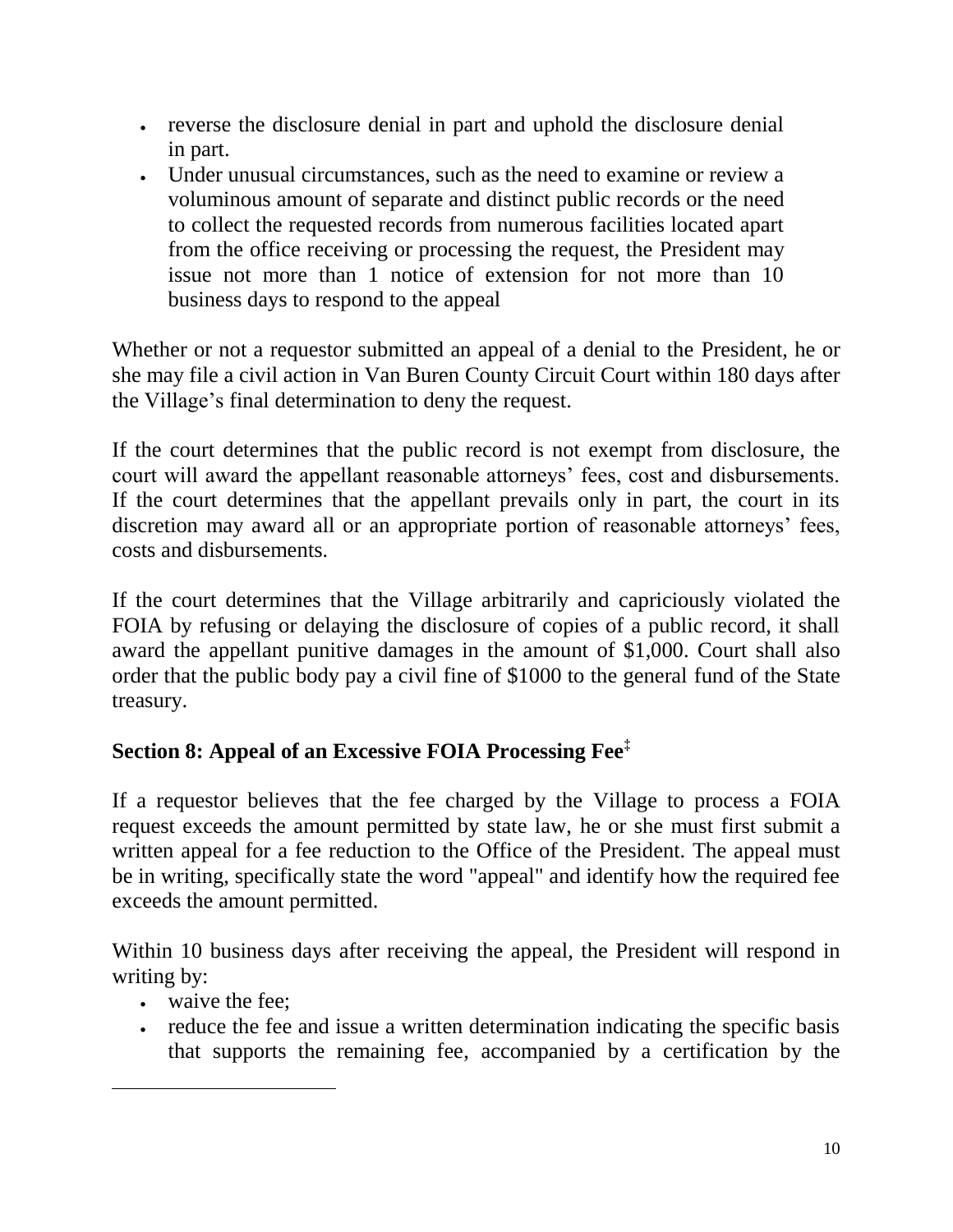President that the statements in the determination are accurate and the reduced fee amount complies with these Procedures and Guidelines and Section 4 of the FOIA;

- uphold the fee and issue a written determination indicating the specific basis under Section 4 of the FOIA that supports the required fee, accompanied by a certification by the President that the statements in the determination are accurate and the fee amount complies with these Procedures and Guidelines and Section 4 of the FOIA; or
- issue a notice detailing the reason or reasons for extending for not more than 10 business days the period during which the President will respond to the written appeal.

Within 45 days after receiving notice of the President's determination of a fee appeal, a requestor may commence a civil action in Van Buren County Circuit Court for a fee reduction. If a civil action is filed appealing the fee, the Village is not obligated to process the request for the public record until the Court resolves the fee dispute.

If the court determines that the Village required a fee that exceeds the amount permitted, it shall reduce the fee to a permissible amount. If the appellant in the civil action prevails by receiving a reduction of 50% or more of the total fee, the court may award all or appropriate amount of reasonable attorneys' fees, costs and disbursements.

If the court determines that Village has acted arbitrarily and capriciously by charging an excessive fee, the court shall also award the appellant punitive damages in the amount of \$500.

## **Section 9: Conflict with Prior FOIA Policies and Procedures; Effective Date**

To the extent that these Procedures and Guidelines conflict with previous FOIA policies promulgated by Village Council or the Village Administration these Procedures and Guidelines are controlling. To the extent that any administrative rule promulgated by the FOIA Coordinator subsequent to the adoption of this resolution is found to be in conflict with any previous policy promulgated by the Village Council or the Village Administration, the administrative rule promulgated by the FOIA Coordinator is controlling.

To the extent that any provision of these Procedures and Guidelines or any administrative rule promulgated by the FOIA Coordinator pertaining to the release